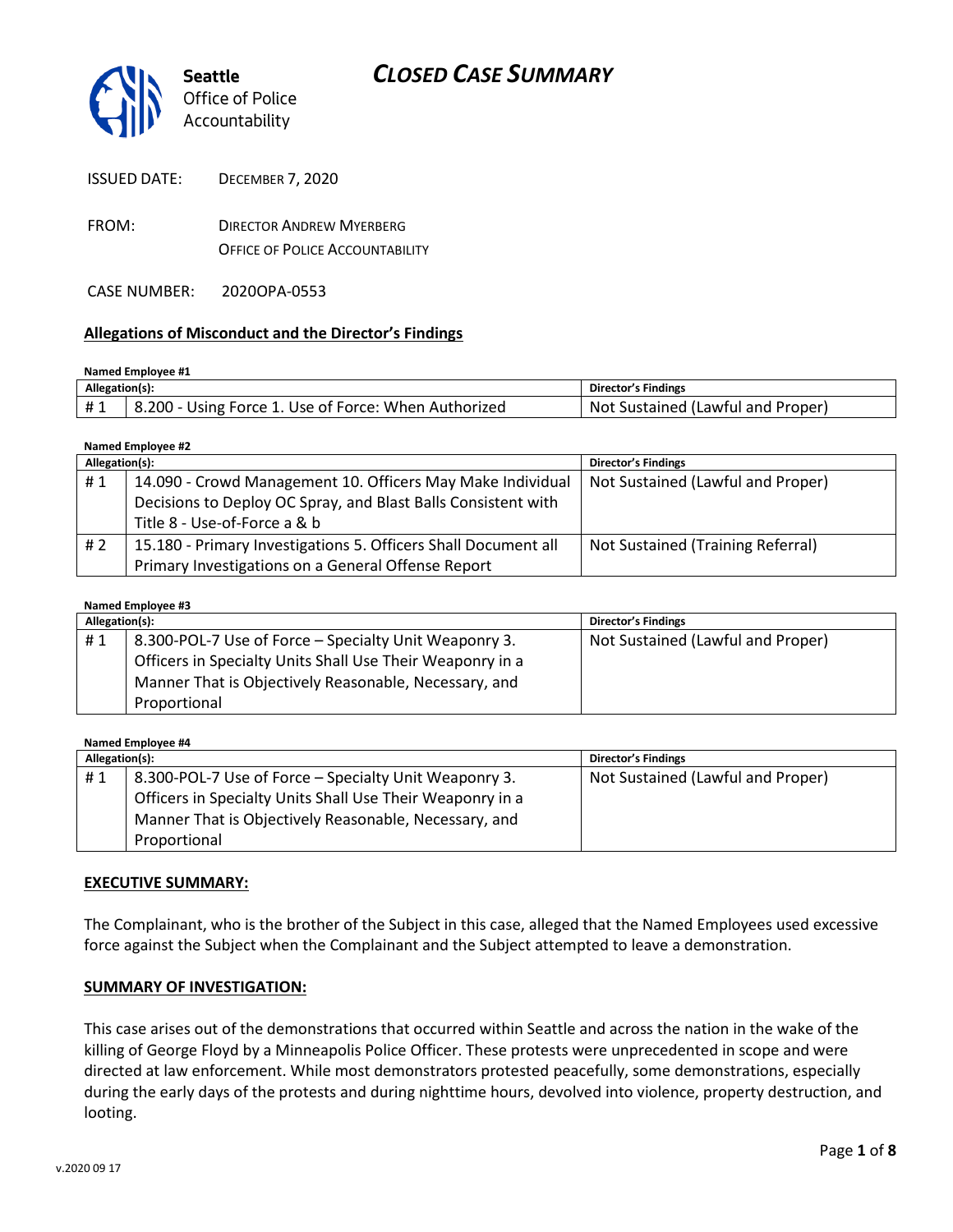OPA CASE NUMBER: 2020OPA-0553

The specific incident at issue in this case occurred on May 30, 2020, at approximately 2:52 p.m., in the vicinity of Westlake Park and 4<sup>th</sup> Avenue. According to the Complainant, he and his brother – referred to here as the "Subject" – were participating in peaceful protests and, in the minutes leading up to the incident, approached a mobile fence line made up of bicycle officers. The Complainant and the Subject requested to be allowed to pass the mobile fence to use a restroom. The Complainant stated that officers refused to allow him or the Subject to pass through the line. He stated that one of the Named Employees, Named Employee #1 (NE#1) "became agitated" and "shoved" the Subject in the chest. The Complainant stated that he and the Subject "[felt] violated and demanded an explanation." At that time, the Complainant alleged that "[o]fficers picked up their bicycles and shoved aggressively and then pepper sprayed [the Subject and the Complainant] in the face and then shot at close range with rubber bullets." The Complainant stated that, at no time, did he or the Subject "produce any weapons" and that the incident generally constituted excessive force.

OPA located Department records and Body Worn Video (BWV) that documented the incident. At the time, the Named Employees were operating as part of a bicycle squad that formed a mobile fence line across 4th Avenue. NE#1, a bicycle line officer, was stationed at the right side of the police line and stood immediately next to the wall of the Macy's store on that block. Named Employee #2 (NE#2) operated as a "linebacker" – an officer who stands behind a bicycle line and is responsible for maintaining situational awareness, spotting potential threats, and supporting the line officers. Named Employees #3 and #4 (NE#3 and NE#4), who were assigned 40mm Less-Lethal Impact Munitions ("40mm"), were also tasked with backing the line and supporting Patrol. The 40mm fires a foamtipped "blue nose" projectile to a range of over 100 feet. It is designed to induce a subject with a weapon to drop that weapon or to prevent the subject from approaching officers or others and causing harm. The 40mm "bluenose" projectile impacts with significant force but is designed to cause pain and bruising rather than penetrating injury. Officers are trained to target the lower body, upper body (shoulders/chest), center mass, and head (in that order) to reduce chances of injury.

#### Body Worn Video

OPA viewed BWV from the Named Employees, as well as from other officers stationed nearby. BWV from NE#1 and NE#2 contained the most complete picture of the entire incident. It showed that, in the minutes before the incident, NE#1 and the other officers were ordered to establish a line across 4th Avenue and to not allow anyone to pass going north. BWV indicated that the officers took up this position, and, although they allowed people to pass them going south, they turned away several individuals who were attempting to go north. It appeared during OPA's review that officers were attempting to permit entry to the protest area on 4th Avenue while directing exit elsewhere.

At approximately 2:51 p.m., BWV showed two individuals, ultimately identified as the Complainant and the Subject, approaching the line without slowing down as if to pass through. NE#1 directed the Subject to stay back. The Subject responded that NE#1 "just let like 15 fucking people pass through" and continued forward. NE#1 stated that people were being allowed to go "that way," pointing east. He placed his hand on the Subject's chest and attempted to move him back. The Subject told NE#1 to "get [his] fucking hand off me." BWV showed the Subject becoming escalated and shoving NE#1's hand off while shouting.

During this interaction, NE#2 approached NE#1 and the Subject. NE#2 displayed his OC spray canister and directed the Subject to "move back." The Subject raised his hand and appeared to try to brush away or grab at the OC canister. When the Subject did so, NE#2 deployed OC spray at the Subject. The Subject retreated about ten feet and



**Seattle**

*Office of Police Accountability*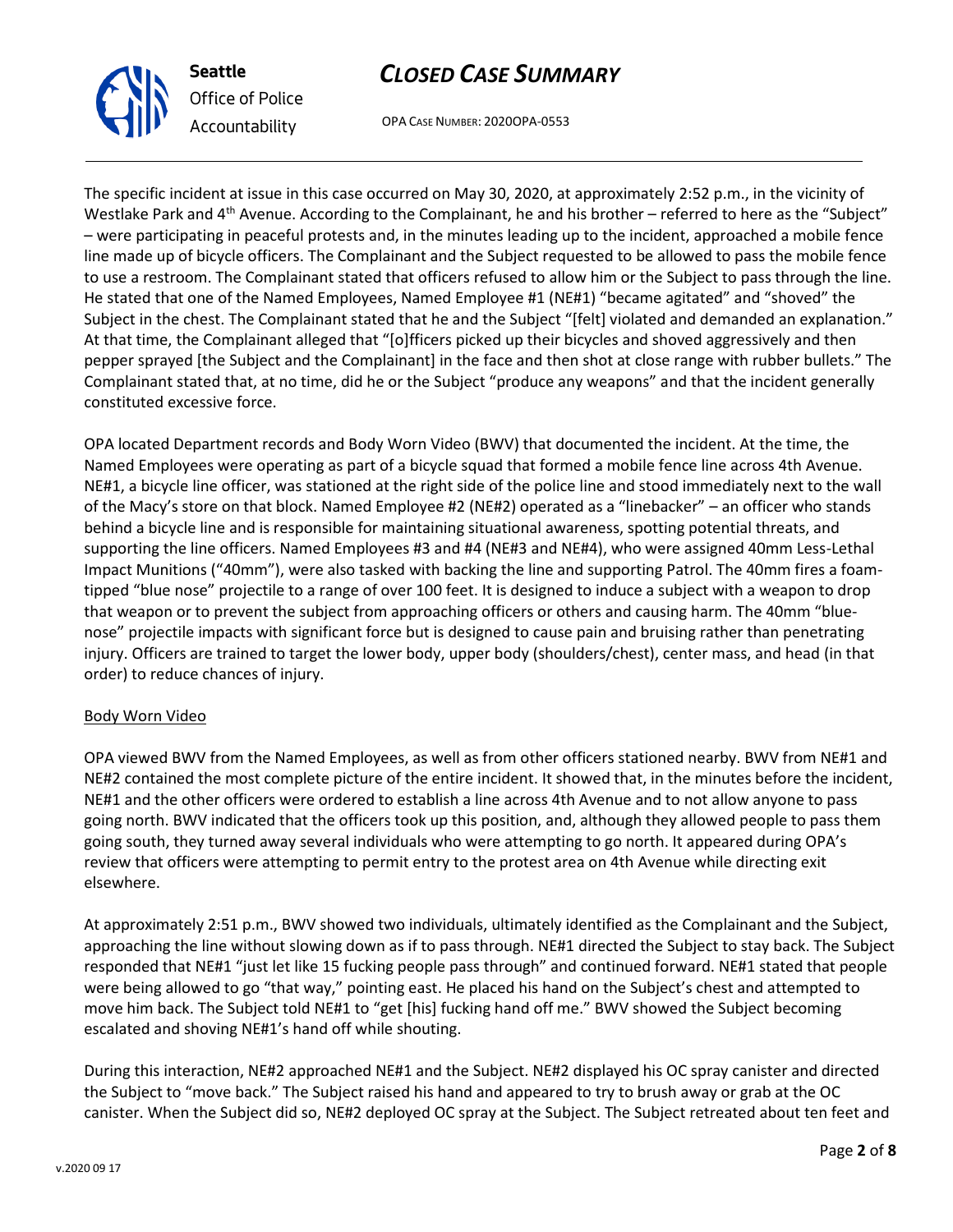

**Seattle** *Office of Police Accountability*

# *CLOSED CASE SUMMARY*

OPA CASE NUMBER: 2020OPA-0553

shouted: "get the fuck off me." BWV then showed him reaching into his belt area. The Subject yelled that he was "going to spray your bitch ass." He further produced a canister of OC spray. The Subject attempted to spray the line of officers and, when this was unsuccessful, threw the canister towards them. NE#2 deployed OC spray at the Subject again but, given the distance, it did not appear to actually reach him.

Contemporaneously, NE#3 and NE#4, the backing officers who were armed with 40mms, moved in to provide additional support. When the Subject raised his OC spray canister and pointed it towards NE#1 and NE#2, NE#3 and NE#4 fired multiple 40mm less lethal projectiles at the Subject's lower body. The Subject subsequently retreated.

The entirety of the force used by the Named Employees was specifically directed towards the Subject. No one else in the crowd appeared to be affected at that time by either OC spray or 40mm foam tips.

Several individuals who witnessed the interaction with the Subject began verbally engaging with NE#1 and other officers. These interactions were tense but peaceful. After approximately 20 minutes, the Subject returned to the incident scene. He attempted to approach NE#1's position on the line and another protester held him back. The Subject and the other protester engaged in a heated dialog. The Subject told a group of protesters that officers had shot him and pepper sprayed him because he was trying to leave to use the restroom.

NE#1 advised NE#2 that the Subject had returned. NE#2 went to notify a supervisor. NE#2 informed the supervisor that the Subject attempted to take his pepper spray earlier and stated his intent to make an arrest. The supervisor consented. NE#2 then returned to the line and told nearby officers that they would be arresting the Subject. He stated "let's BLAM him" (BLAM stands for "Bike Line Arrest Movement" – a trained tactic in which a bicycle line will separate an arrestee from the rest of the crowd to facilitate arrest).

Upon NE#2's prompting, NE#1 and the other bike officers at that section of the line picked up their bicycles and pushed the crowd back using the BLAM tactic as trained. NE#2 pulled the Subject behind the line and took him to the ground. During this time, the Subject could be heard stating that he was just "trying to leave." NE#2 completed handcuffing the Subject and took him to a nearby police van for transport to a precinct.

### Use of Force and Arrest Reports

As required by policy, NE#2, NE#3, and NE#4 completed Use of Force Reports for the incident. NE#2 noted in his report that, about 40 minutes before the incident, supervisors ordered his squad to form a line on 4th Avenue and not to allow anyone to move north of the line. He stated that a dispersal order was given to the crowd at 2:42 p.m.

NE#2 recalled that the Subject came up to him, screamed at him, and pushed him. He stated that he displayed OC spray in an attempt to make the Subject voluntarily back away, and he considered this to be a form of de-escalation. He stated that the Subject then attempted to take his OC spray, which, in connection with the Subject pushing back against NE#1, led NE#2 to believe that the Subject would assault officers. He then sprayed the Subject to create space and prevent him from being assaultive. The Subject then produced his own can of OC spray, threatened to spray officers, and then threw the can at the line. NE#2 reported that SWAT officers (NE#3 and NE#4) fired their 40mm, which caused the Subject to leave. NE#2 reported that the Subject later returned and was arrested.

NE#3 wrote that he first noticed the Subject when the Subject began yelling at officers on the line. He saw the Subject lunge toward an officer (NE#1) and observed that officer push the Subject away. NE#3 saw another officer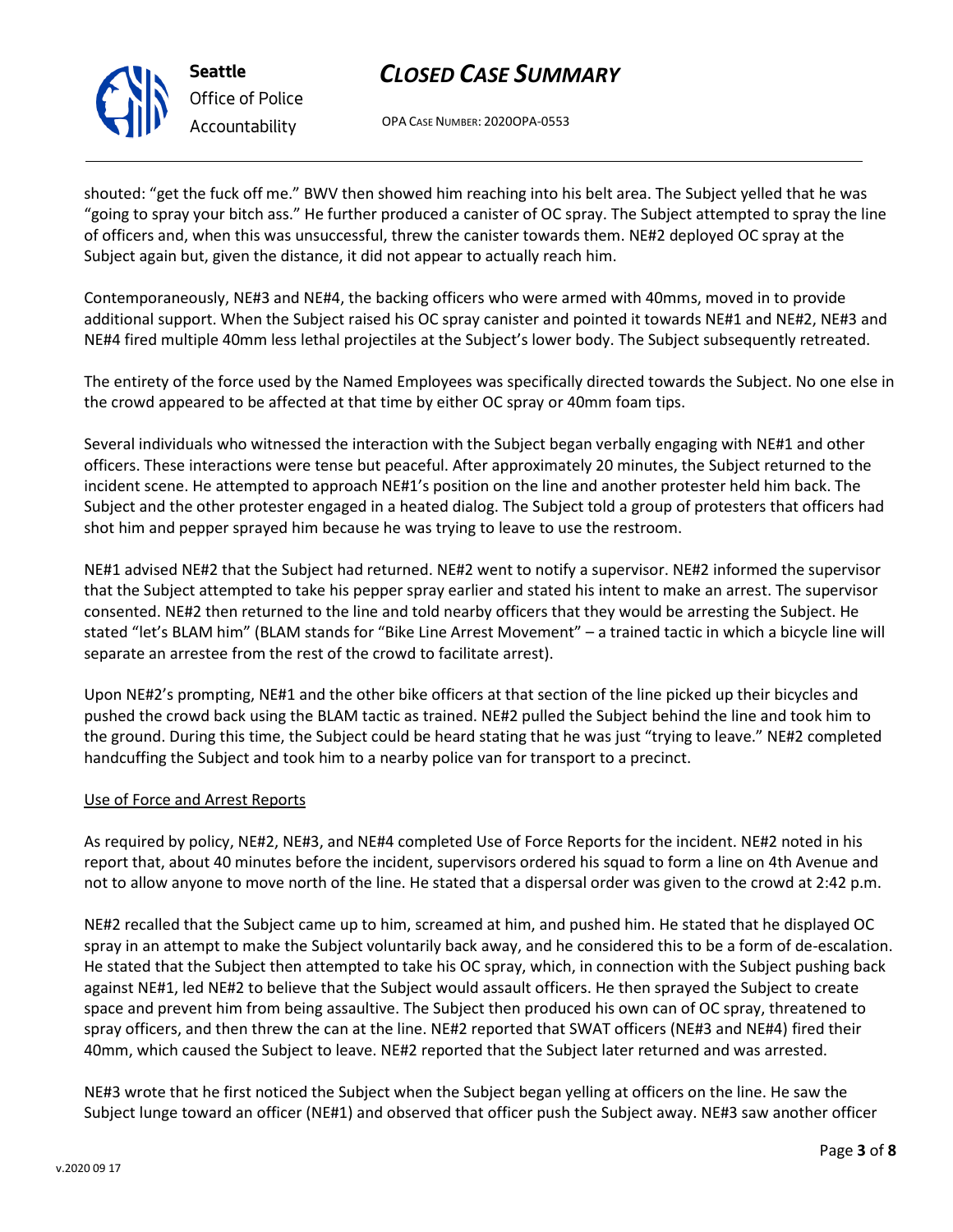OPA CASE NUMBER: 2020OPA-0553

(NE#2) use OC spray and saw the Subject fall back. He stated that he saw the Subject retrieve an item from his waistband and he thought it was going to be a gun. He heard members of the crowd yelling "don't do it." NE#3 recognized that the Subject had raised an OC canister at officers, and, at that point, NE#3 fired his 40mm at the Subject's lower body area. He believed that he hit the Subject eight times and missed twice.

NE#4 recorded that he saw the Subject become irate and yell at officers on the line. He then saw the Subject move back and retrieve something from his waistband. In response, NE#4 stepped up to the line, raised his 40mm and aimed it at the Subject. When he saw the Subject raise his OC canister, NE#4 fired the 40mm at the Subject. He stated that he did so to prevent the Subject from assaulting officers.

NE#2 also completed an arrest report. This report was largely consistent with BWV and the associated Use of Force Reports. In the arrest report, NE#2 stated that the Subject "grabbed [his] pepper spray and attempted to rip it from [his] hand." This was consistent with oral information provided by NE#2 during the arrest screening process. The arrest report also indicated that, when the Subject was searched incident to arrest, officers recovered a piece of sharpened metal in the shape of an arrowhead attached to a wooden handle.

Subsequent to the incident, the Subject's brother—the Complainant—filed this complaint. OPA interviewed the Complainant and summarized his statement after he declined to be recorded. In his statement, the Complainant stated that the Subject attended the George Floyd protest on May 30. According to the Complainant, at approximately 1450 hours, the Subject approached the bicycle line where he asked an officer to be let out to use the restroom. The Complainant alleged that, on hearing the Subject's request, the officer shoved and then pepper sprayed the Subject for no reason. The Complainant said that the Subject then pulled out his own pepper spray "because he had a right to defend himself against officers." The Complainant stated that he had video of the incident but declined to provide it to OPA. He verified what the Subject was wearing at the time, which matched the appearance of the Subject on the BWV.

OPA interviewed NE#2. He stated that, at the time of the protests, he was assigned to a bicycle squad. He said that, on May 30, he observed mass protests as well as several incidents of violence and destruction, including violence directed at police. NE#2 recalled that he was a "linebacker" for the bicycle squad. He explained that when forming a fence line, bicycle officers keep their hands on their bicycles. Accordingly, linebackers are tasked with monitoring the situation, deploying less-lethal tools, and making arrests where needed.

NE#2 stated that his attention was drawn to a disturbance between NE#1 and the Subject. When the Subject refused to move back and struck NE#1's hand, NE#2 displayed his OC canister as a warning and told the Subject to move back. The Subject made what NE#2 described as a "swiping motion" at the OC spray, and NE#2 sprayed the Subject. NE#2 clarified that he did not view BWV before writing his incident report and that he inadvertently wrote that the Subject "grabbed" the OC canister. He said that it would have been more accurate to state that the Subject "grabbed at" his OC canister.

Regarding the decision to arrest the Subject, NE#2 explained that he based his probable cause determination on the Subject's obstruction of NE#1 (refusing to move off of the line when directed), and the Subject's assaultive behavior (shoving NE#1, attempting to spray the officers, and throwing his own OC canister at the line). NE#2 stated that the attempted theft of his OC canister was part of, but not the sole justification for, the arrest. He told OPA that he used the theft of pepper spray language in his report and in briefing the sergeant because it was how he recalled the incident at the time.



**Seattle**

*Office of Police Accountability*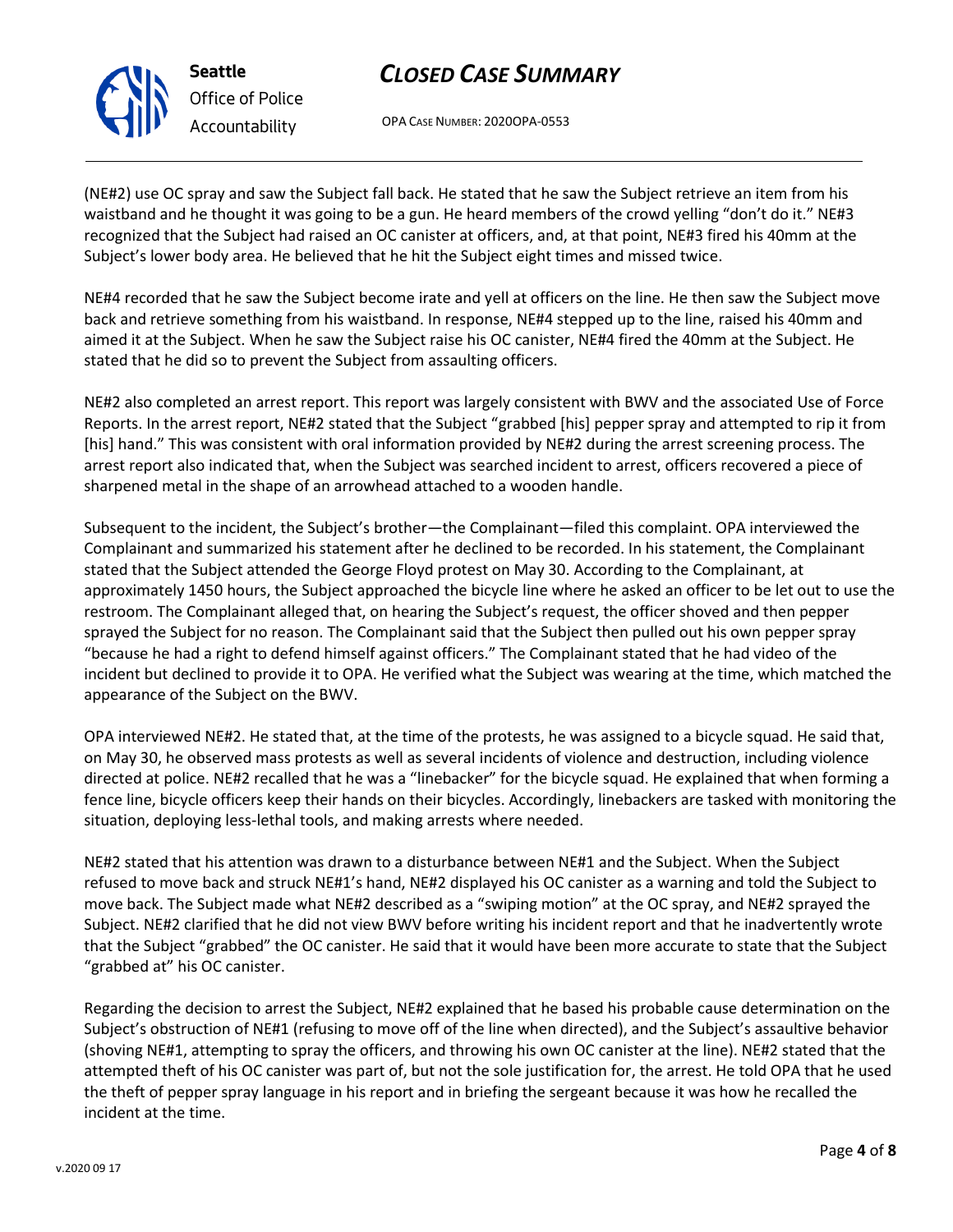

**Seattle** *Office of Police Accountability*

# *CLOSED CASE SUMMARY*

OPA CASE NUMBER: 2020OPA-0553

After conducting the interview of NE#2, OPA determined that it was not necessary to also interview NE#1, NE#3, or NE#4 since all their actions were fully captured on BWV.

### **ANALYSIS AND CONCLUSIONS:**

### **Named Employee #1 - Allegation #1** *8.200 - Using Force 1. Use of Force: When Authorized*

SPD Policy 8.200(1) requires that force used by officers be reasonable, necessary and proportional. Officers shall only use "objectively reasonable force, proportional to the threat or urgency of the situation, when necessary, to achieve a law-enforcement objective." Whether force is reasonable depends "on the totality of the circumstances" known to the officers at the time of the force and must be balanced against "the rights of the subject, in light of the circumstances surrounding the event." (SPD Policy 8.050.) The policy lists a number of factors that should be weighed when evaluating reasonableness. (*See id*.) Force is necessary where "no reasonably effective alternative to the use of force appeared to exist" and "the amount of force used was reasonable to effect the lawful purpose intended." (*Id*.) Lastly, the force used must be proportional to the threat posed to the officer. (*Id*.)

OPA finds that NE#1's use of force against the Subject did not violate policy. At the outset, OPA notes that NE#1 used only de minimis force to move the Subject back for safety reasons. In addition, NE#1 did not use force on the Subject during his arrest (NE#1's sole task was to push the crowd back with his bicycle).

At the time the Subject first approached the line, he was significantly escalated and in direct contact with NE#1. OPA finds on review of BWV that there was no record of the Subject asking to use the restroom or to be allowed to peacefully depart the protest. Rather, he approached the line with the intent to pass through and, when told he could not, began shouting profanity. At no time in this interaction did the Subject clearly state that he was trying to leave peacefully, and there was no way for NE#1 to have intuited that this was his objective.

Given the circumstances, including the presence of other individuals at the scene, NE#1's decision to use force to create space was reasonable. The danger that the Subject could have breached the bicycle line and— if followed by others — potentially collapse the officers' formation was not remote. Precisely this happened on multiple occasions during the protests, leading to significant uses of force that officers could and should reasonably seek to avoid when possible.

It was also necessary to create space with the Subject to ensure that neither the Subject, nor any other individuals who became escalated by the Subject's angry outburst, could break the police line. Finally, the de-minimis force used (a push to the chest) was proportional to the threat of escalation that the Subject posed by attempting to pass through the line and then refusing to leave.

For these reasons, OPA recommends that this allegation be Not Sustained – Lawful and Proper as against NE#1.

### Recommended Finding: **Not Sustained (Lawful and Proper)**

#### **Named Employee #2 - Allegation #1**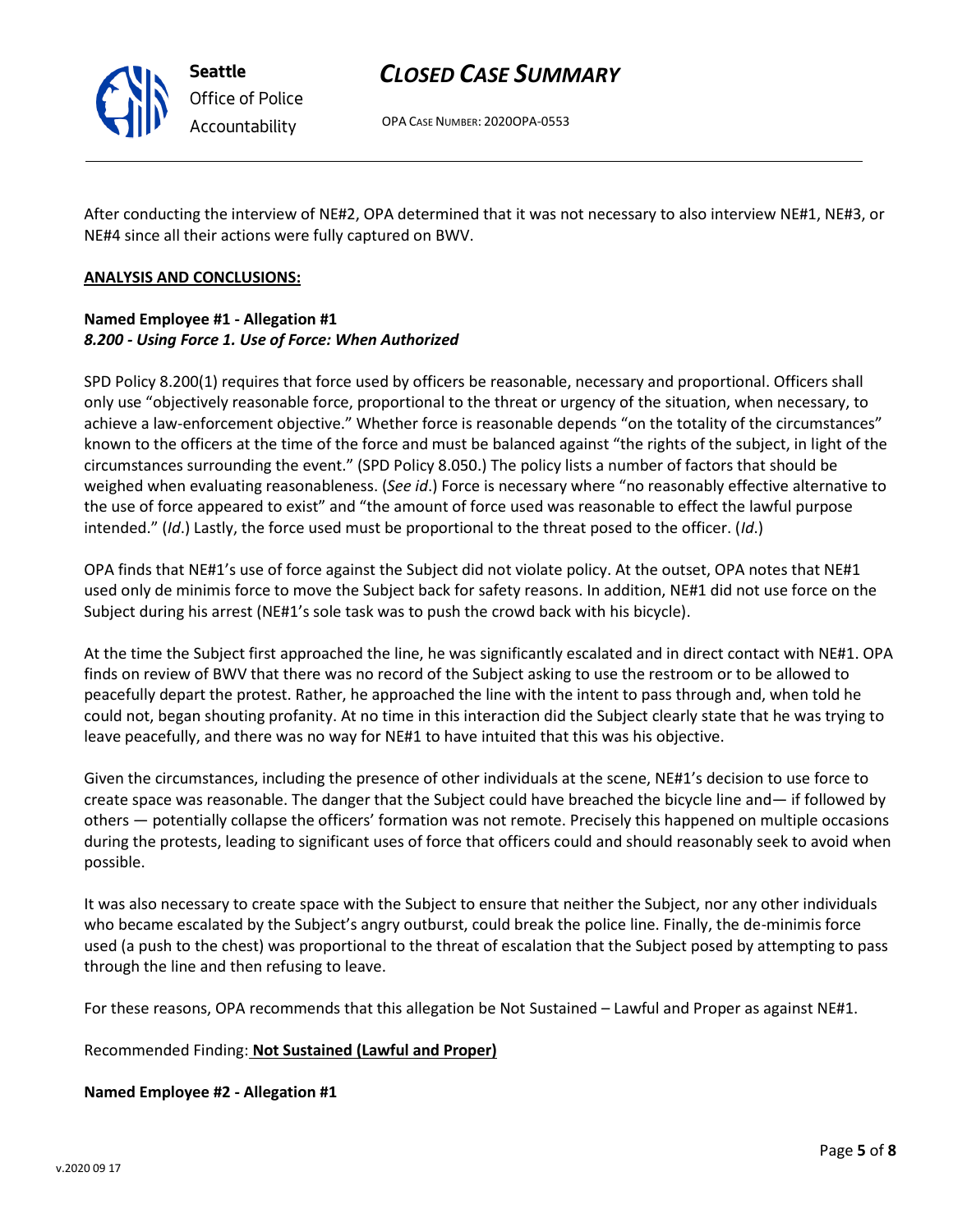

OPA CASE NUMBER: 2020OPA-0553

## *14.090 - Crowd Management 10. Officers May Make Individual Decisions to Deploy OC Spray, and Blast Balls Consistent with Title 8 - Use-of-Force a & b*

SPD Policy 14.090-POL-10 states that deployment of OC spray or blast balls shall have the primary objective of defending the officer, defending another, or preventing significant destruction of property. (SPD Policy 14.090-POL-10). The policy further states that individual officers may deploy OC spray or blast balls "at the specific suspect(s) who are posing a threat" and that if feasible, officers must provide a verbal warning prior to deployment. (*Id*.) Finally, the policy states that when feasible, officers will provide aid to subjects exposed to OC and/or blast balls and will request medical assistance when subjects complain of continued effects from OC or blast balls. Officers will request medical assistance when a subject appears to have been injured. (*Id*.) An officer's decision to deploy OC or blast balls must be consistent with Title 8 – Use of Force. (*Id*.)

OPA finds that NE#2's decision to deploy OC spray was consistent with the objectives detailed in this policy and did not violate SPD's general force policy. First, BWV showed that NE#2, a linebacker, responded to the escalating altercation between the Subject and NE#1. NE#2 displayed his OC canister as a non-verbal warning; however, this was ineffective.

The decision to subsequently deploy OC spray was reasonable, necessary, and proportional under the circumstances. Apart from the concern that the Subject might push through the bike line, OPA notes that, when NE#2 displayed his OC canister to induce the Subject to back off without additional force, the Subject swiped or grabbed at it with the apparent intent of taking it from him. This rendered NE#2's decision to deploy OC spray rather than allow the Subject to take it from him reasonable. It was also necessary to prevent the Subject from continuing to struggle with NE#1, as well as to prevent him from obtaining a weapon to use against officers. Finally, it was proportional to the escalating danger the Subject posed when he continued to resist being moved back by responding with force.

Finally, OPA finds that no medical assistance was requested or practical. The Subject moved back from the line and then produced a canister of OC spray with which he attempted to assault the officers and then threw at them. He subsequently fled the scene. There was no opportunity to render aid or call for assistance, and none was sought.

OPA notes that the assertion that the Subject was merely defending himself is unavailing. Indeed, the BWV indicated that he was aggressive from the outset and there was no support for his and the Complainant's claim that he was simply asking to use the bathroom or to pass by. To the contrary, it appeared that the Subject had the intent to engage in a confrontation with officers.

For the above reasons, OPA recommends that this allegation be Not Sustained – Lawful and Proper.

Recommended Finding: **Not Sustained (Lawful and Proper)**

#### **Named Employee #2 - Allegation #2**

*15.180 - Primary Investigations 5. Officers Shall Document all Primary Investigations on a General Offense Report*

SPD Policy 15.180-POL-5 requires that officers document all primary investigations on a General Offense Report. Even where victims of crime refuse to cooperate and to give a statement, officers are still required to document that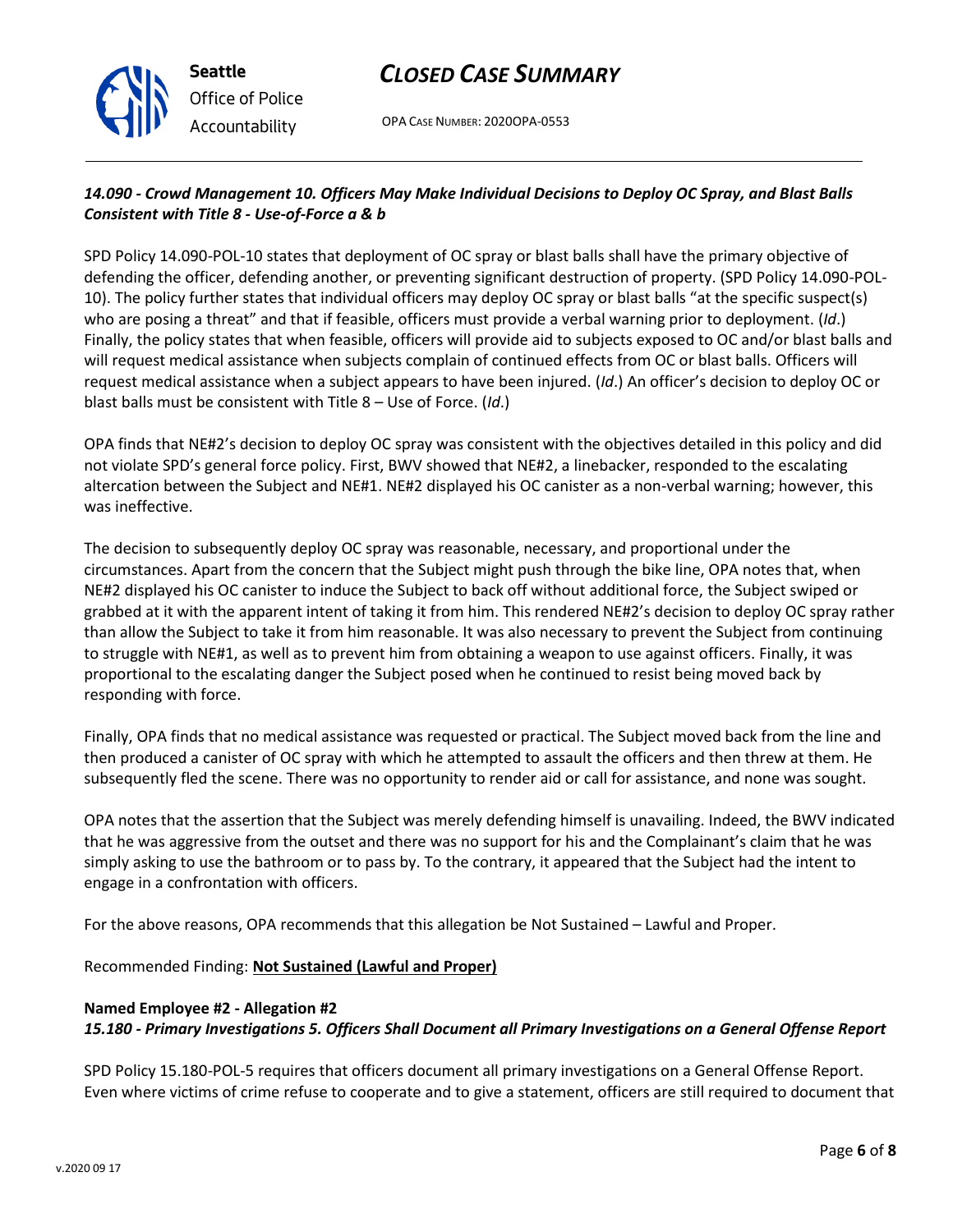

OPA CASE NUMBER: 2020OPA-0553

fact in a report. (SPD Policy 15.180-POL-5.) Lastly, the Department's expectation, which has been clearly conveyed to officers, is that this report will be completed prior to the end of their shift on the date of the incident.

OPA finds that NE#2's stated justification for the arrest did not exactly match what occurred on BWV. Specifically, the BWV showed that the Subject attempted to knock away or grab at NE#2's OC spray, but that he did not, in fact, grab it.

While either conduct would have provided probable cause to arrest the Subject, it is important for reports to be accurate, particularly when the details of the crime can be material to the charges brought. That being said, NE#1 took responsibility for the inconsistency, and OPA notes that the difference between "grabbed" and "grabbed at" turns on a single word. Given that NE#2's error was minor and there is no indication that it was purposefully inaccurate, OPA recommends the below Training Referral.

• **Training Referral:** NE#2's chain of command should ensure that he accurately documents critical aspects of incidents in the future. This training should be documented, and that documentation retained in an appropriate database.

Recommended Finding: **Not Sustained (Training Referral)**

### **Named Employee #3 - Allegation #1**

### *8.300-POL-7 Use of Force – Specialty Unit Weaponry 3. Officers in Specialty Units Shall Use Their Weaponry in a Manner That is Objectively Reasonable, Necessary, and Proportional*

SPD Policy 8.300-POL-7(3) states that specialty unit weapons are to be used in a manner that complies with SPD's use of force policies. The policy incorporates SPD Policy 8.200(1) by reference and requires that the force used by officers be reasonable, necessary and proportional. (*See* SPD Policy 8.200(1).)

OPA finds that the decision by NE#3 and NE#4 to deploy their 40mm was reasonable, necessary, and proportional and therefore, did not violate policy. At the time they did so, they observed the Subject into his waistband while members of the crowd shouted: "don't do it." The officers believed that the Subject was attempting to access a weapon and they were permitted to use force to prevent him from doing so. This analysis does not change because the weapon the Subject pulled out was OC spray. Indeed, it was also reasonable to use force to prevent the Subject from deploying OC spray at the officers.

The use of the 40mm was further necessary to stop the Subject from carrying out his threat. At the time NE#3 and NE#4 fired, the Subject had just stated his intent to assault officers — presumably because he was angry that he had just been sprayed himself. Moreover, it was necessary to use force to prevent this because verbal directives — both from the officers and from the crowd — were unavailing.

Finally, the use of the 40mm was proportional. Indeed, at the time NE#3 and NE#4 fired they believed that he could be about to access a firearm. Even when he pulled out an OC canister, the use of the 40mm was proportional to the need to prevent the Subject from harming not only the officers immediately in front of him but also other members of the crowd.